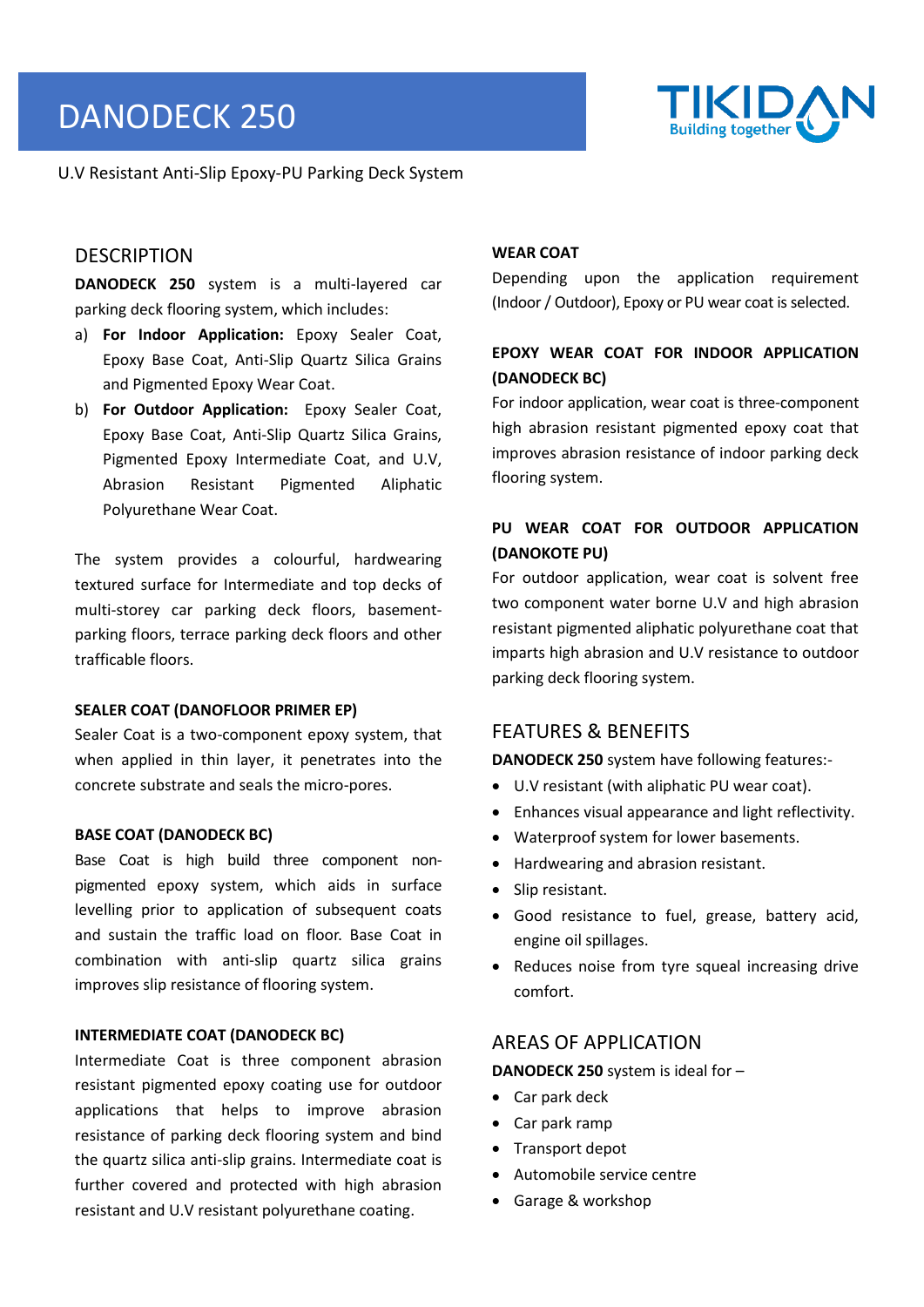

# APPLICATION INSTRUCTIONS

## **SURFACE PREPARATION**

Surface should be cleaned free from dust, loose material, paint, oil, or any other material, which may impair the adhesion of flooring system. Existing cracks, potholes, expansion joints should be properly treated prior to application of flooring.

Concrete substrate should be at least 28 days old and should have moisture content <4% during application of **DANODECK 250** flooring system.

## **SYSTEM DETAILS FOR INDOOR APPLICATION**

#### The system consists of:

**SEALER COAT (DANOFLOOR PRIMER EP)**: Epoxy based Sealer Coat is supplied in pre-weighed two components (Resin and Hardener) ready to use on site. Preferably use slow speed electric stirrer for mixing the components.

Add gradually **Sealer Coat Hardener** to **Sealer Coat Resin** in a vessel and stir until homogenous mix is obtained. Apply the mix by brush or roller on to the well prepared dry surface  $\omega$  5 to 7 m<sup>2</sup>/Kg.

Actual coverage will depend on the surface texture and porosity of the substrate. If require, apply second coat of Sealer Coat. Maintain an interval of 12 to 16 hour between the coats. Allow sealer coat to dry.

**BASE COAT (DANODECK BC):** Epoxy based Base Coat is supplied in pre-weighed three components (Resin, Hardener and Filler) ready to use on site. Preferably use slow speed electric stirrer for mixing the components.

Add gradually **Base Coat Hardener** to the **Base Coat Resin** and stir until homogeneous mix is obtained.

Finally add **Base Coat Filler** to the mix and stir until homogeneous mix is obtained. Spread the prepared mix to required thickness using flat trowel.

Immediately after application of Base Coat, broadcast **Anti-Slip Quartz Silica Grains** in excess @ 2 to 4  $Kg/m^2$  on wet Base Coat covering the entire surface.

When the Base Coat is hardened, preferably after 18 to 24 hours of application of Base Coat, excess unbonded anti-slip quartz silica grains shall be removed using vacuum.

**WEAR COAT (DANODECK BC):** Epoxy based Wear Coat is supplied in pre-weighed three components (Resin, Hardener and Coloring Paste) ready to use on site. Preferably, use slow speed electric stirrer for mixing the components.

Add gradually **Wear Coat Colouring Paste** to **Wear Coat Resin** in a vessel and stir until homogenous colour mix is obtained. Add **Wear Coat Hardener** to coloured mix and stir until homogeneous mix is obtained. Apply the mix in two coats @4 to  $5m^2/Kg$ . per coat using roller and allow it to dry. Maintain an interval of 8 to 16 hours between the coats.

#### **FOR OUTDOOR APPLICATION**

The system consists of:

**SEALER COAT (DANOFLOOR PRIMER EP)**: Epoxy based Sealer Coat is supplied in pre-weighed two components (Resin and Hardener) ready to use on site. Preferably use slow speed electric stirrer for mixing the components.

Add gradually **Sealer Coat Hardener** to **Sealer Coat Resin** in a vessel and stir until homogenous mix is obtained. Apply the mix by brush or roller on to the well prepared dry surface  $\omega$  5 to 7 m<sup>2</sup>/Kg.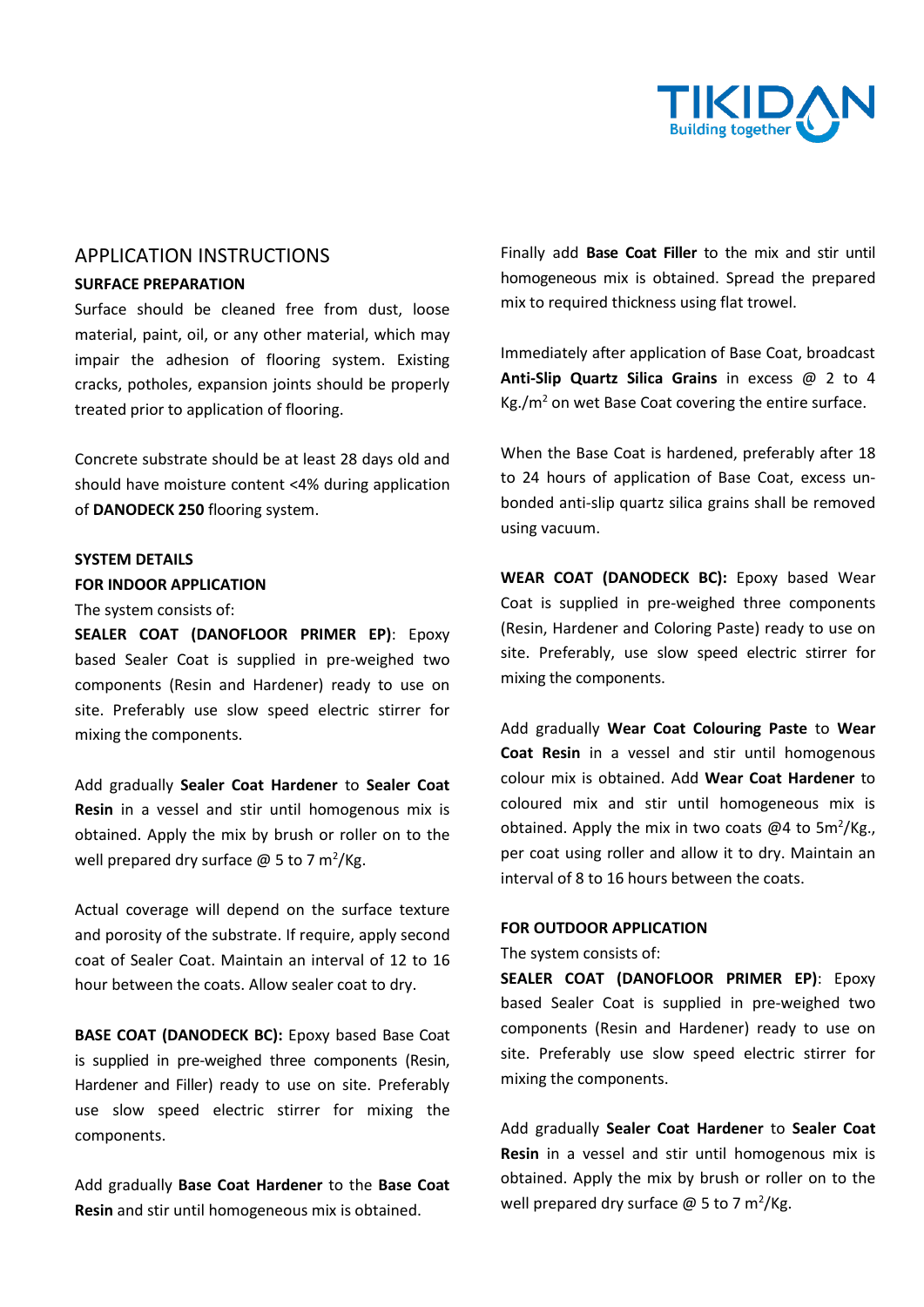

Actual coverage will depend on the surface texture and porosity of the substrate. If require, apply second coat of Sealer Coat. Maintain an interval of 12 to 16 hour between the coats. Allow sealer coat to dry.

**BASE COAT (DANODECK BC):** Epoxy based Base Coat is supplied in pre-weighed three components (Resin, Hardener and Filler) ready to use on site. Preferably use slow speed electric stirrer for mixing the components.

Add gradually **Base Coat Hardener** to the **Base Coat Resin** and stir until homogeneous mix is obtained. Finally add **Base Coat Filler** to the mix and stir until homogeneous mix is obtained. Spread the prepared mix to required thickness using flat trowel.

Immediately after application of Base Coat, broadcast **Anti-Slip Quartz Silica Grains** in excess @ 2 to 4  $Kg/m^2$  on wet Base Coat covering the entire surface.

When the Base Coat is hardened, preferably after 18 to 24 hours of application of Base Coat, excess unbonded anti-slip quartz silica grains shall be removed using vacuum.

**INTERMEDIATE COAT (DANODECK BC):** Epoxy based Intermediate Coat is supplied in pre-weighed three components (Resin, Hardener and Coloring Paste) ready to use on site. Preferably, use slow speed electric stirrer for mixing the components.

Add gradually **Intermediate Coat Colouring Paste** to **Intermediate Coat Resin** in a vessel and stir until homogenous colour mix is obtained. Add **Intermediate Coat Hardener** to coloured mix and stir until homogeneous mix is obtained. Apply one coat of the mix  $@4$  to 5m<sup>2</sup>/Kg., using roller and allow it to dry.

**WEAR COAT (DANOKOTE PU):** Polyurethane based Wear Coat is supplied in pre-weighed two components (Pigmented Resin and Hardener) ready to use on site. Preferably, use slow speed electric stirrer for mixing components.

Add gradually **Wear Coat Hardener** to **Wear Coat Resin** in a vessel and stir until homogenous colored mix is obtained. Dilute the prepared mix with 20% water by weight to ease the application.

Apply the mix in two coats  $@5$  to 7m<sup>2</sup>/Kg., per coat using standard paint brush / plain trowel, the second coat applied perpendicular to the dried first coat. Maintain an interval of 4 to 8 hours between the coats.

## CLEANING OF TOOLS

Tools and equipment contaminated with liquid **DANODECK 250** system shall be cleaned with Thinner or suitable solvent. Cleaning should be done before the mixed material starts to gel or harden.

## STORAGE

**DANODECK 250** must be stored above 5°C. Store under the shed & protect from extremes of temperature, heat, direct sunlight, sparks and children. The shelf life of these products shall be 12 Months from the date of manufacture in sealed unopened container.

# SAFETY PRECAUTIONS

As with all chemical products, care should be taken during use and storage. Use gloves, goggles and barrier cream. Avoid contact with skin. Ensure adequate ventilation during application. For further detail, refer to Material Safety Data Sheet.